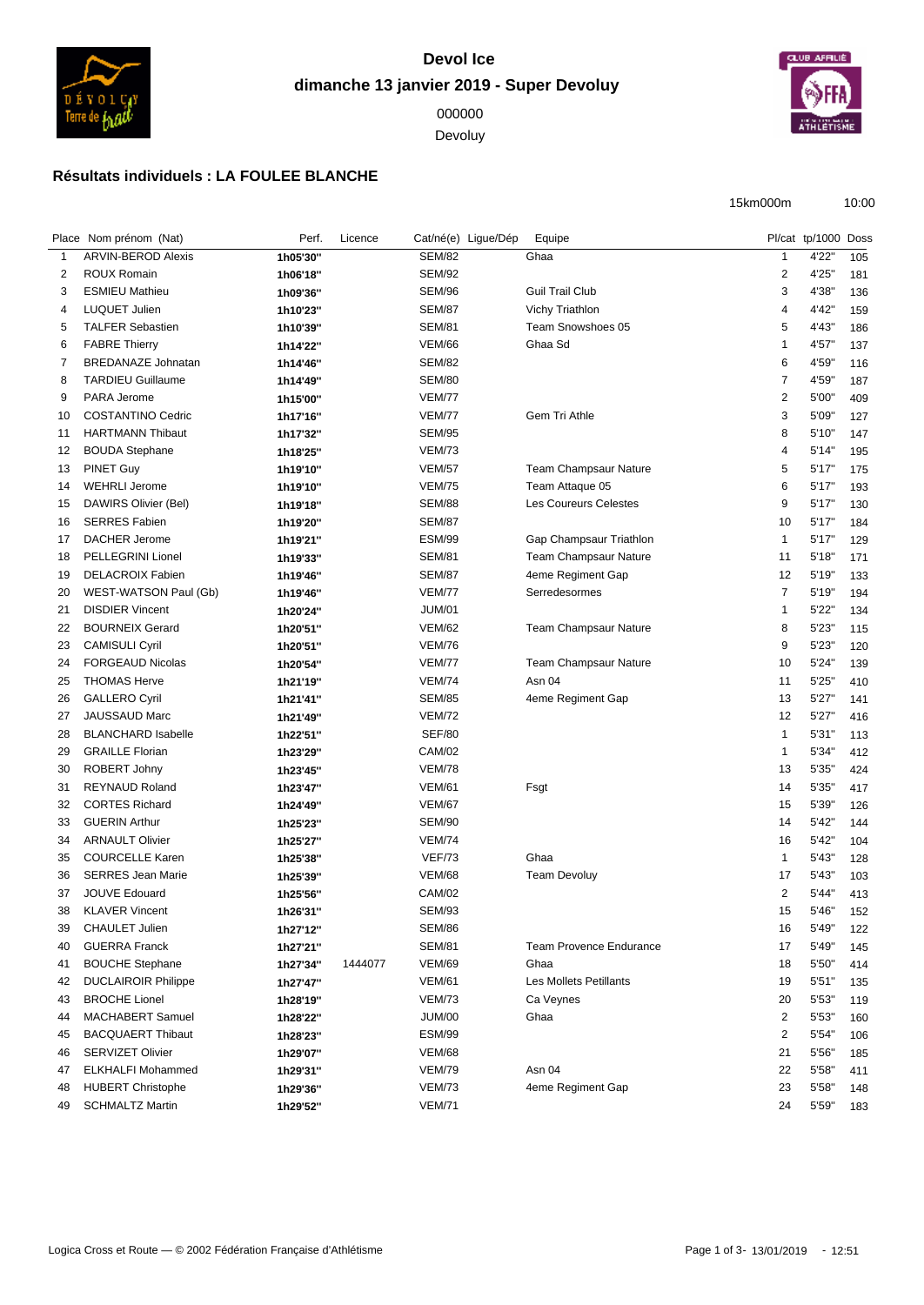| 50  | <b>MARTINEZ Remi</b>        | 1h30'31" |        | <b>SEM/93</b> |                                   | 18             | 6'02'  | 162 |
|-----|-----------------------------|----------|--------|---------------|-----------------------------------|----------------|--------|-----|
| 51  | <b>MERCADO Francisco</b>    | 1h30'33" |        | <b>VEM/62</b> | Ca Veynes                         | 25             | 6'02"  | 165 |
| 52  | PERRACHINO David            | 1h30'43" |        | <b>VEM/71</b> |                                   | 26             | 6'03"  | 174 |
|     | <b>FONTROUGE Albin</b>      |          |        | <b>VEM/74</b> |                                   | 27             | 6'03"  |     |
| 53  |                             | 1h30'50" |        |               |                                   |                |        | 418 |
| 54  | <b>KHALIFA Nicolas</b>      | 1h31'08" |        | <b>SEM/80</b> | Gap Triathlon                     | 19             | 6'05"  | 151 |
| 55  | <b>BERBIGUIER Jacques</b>   | 1h31'12" |        | <b>VEM/64</b> |                                   | 28             | 6'05"  | 197 |
| 56  | <b>BLACHE Mylene</b>        | 1h31'30" |        | <b>VEF/77</b> | Ca Veynes                         | $\overline{c}$ | 6'06"  | 111 |
| 57  | <b>BISTOS Benjamin</b>      | 1h31'44" |        | <b>VEM/74</b> | <b>Team Ribiers</b>               | 29             | 6'07"  | 110 |
| 58  | <b>VALLON Stephane</b>      | 1h32'29" |        | <b>VEM/75</b> | 4eme Regiment Gap                 | 30             | 6'10"  | 191 |
| 59  | <b>LAVAL Renaud</b>         | 1h33'06" |        | <b>VEM/70</b> |                                   | 31             | 6'12'' | 155 |
| 60  | CODOU Thierry               | 1h33'26" |        | <b>VEM/59</b> | Les Bipedes De La Vaunage         | 32             | 6'14"  | 125 |
| 61  | <b>BASILE Mathieu</b>       | 1h33'37" |        | <b>SEM/90</b> |                                   | 20             | 6'14"  | 107 |
| 62  | <b>LAMBERET Remi</b>        | 1h33'39" |        | <b>VEM/78</b> |                                   | 33             | 6'15'' | 154 |
| 63  | <b>BRIANCON Hugo</b>        | 1h33'59" |        | <b>JUM/01</b> |                                   | 3              | 6'16'' | 118 |
| 64  | <b>BOUTEILLE Christian</b>  | 1h35'37" | 455431 | <b>VEM/61</b> | I-F/078 So Houilles               | 34             | 6'22"  | 108 |
| 65  | <b>TROVATO Ludovic</b>      | 1h36'03" |        | <b>VEM/76</b> |                                   | 35             | 6'24"  | 190 |
| 66  | <b>NAVEAUX Cedric</b>       | 1h36'31" |        | <b>VEM/77</b> | Declic 04                         | 36             | 6'26"  | 169 |
|     | <b>MASSON Valerie</b>       |          |        | <b>VEF/68</b> |                                   | 3              | 6'30"  |     |
| 67  |                             | 1h37'26" |        |               |                                   |                |        | 415 |
| 68  | DEJOANNIS Jean-christophe   | 1h38'15" |        | <b>SEM/86</b> | Chourmo Raid Aventure             | 21             | 6'33"  | 132 |
| 69  | <b>CHABOUD Franck</b>       | 1h39'09" |        | <b>VEM/65</b> | <b>Jcct</b>                       | 37             | 6'37"  | 121 |
| 70  | <b>MACKIE Kate</b>          | 1h41'55" |        | <b>VEF/75</b> | Serredesormes                     | 4              | 6'48"  | 161 |
| 71  | <b>PEREZ Pascal</b>         | 1h42'27" |        | <b>VEM/64</b> | <b>Chasseur Nimois</b>            | 38             | 6'50"  | 172 |
| 72  | <b>MOREAU Philippe</b>      | 1h42'41" |        | <b>VEM/76</b> |                                   | 39             | 6'51'' | 419 |
| 73  | <b>BRIANCON Jacques</b>     | 1h43'51" |        | <b>VEM/67</b> |                                   | 40             | 6'55"  | 117 |
| 74  | <b>BLANC Alain</b>          | 1h44'12" |        | <b>VEM/61</b> | Ghaa                              | 41             | 6'57"  | 112 |
| 75  | <b>GAUBERT Olivier</b>      | 1h44'43" |        | <b>VEM/72</b> |                                   | 42             | 6'59"  | 421 |
| 76  | <b>VILLAIN Jerome</b>       | 1h44'53" |        | <b>VEM/70</b> | <b>Trail Eco Raid Forcalquier</b> | 43             | 7'00"  | 192 |
| 77  | <b>MARTIN-GARIN Arnaud</b>  | 1h45'34" |        | <b>VEM/73</b> | Roc'n Grolles Du Verdon           | 44             | 7'02"  | 164 |
| 78  | <b>TETU Anais</b>           | 1h46'43" |        | <b>SEF/88</b> |                                   | $\overline{2}$ | 7'07"  | 420 |
| 79  | FAGET Jean-luc              | 1h46'50" |        | <b>VEM/67</b> |                                   | 45             | 7'07"  | 138 |
| 80  | LE COUSTER Gwenaelle        |          |        | <b>VEF/70</b> | <b>Team Champsaur Nature</b>      | 5              | 7'09"  | 156 |
|     |                             | 1h47'19" |        |               |                                   |                |        |     |
| 81  | <b>CLEMENT Philippe</b>     | 1h47'46" |        | <b>VEM/62</b> |                                   | 46             | 7'11'' | 124 |
| 82  | PERRACCHIA Elodie           | 1h47'57" |        | <b>VEF/79</b> |                                   | 6              | 7'12'' | 173 |
| 83  | <b>ROUX Phillipe</b>        | 1h48'38" |        | <b>VEM/59</b> |                                   | 47             | 7'15'' | 182 |
| 84  | <b>ROBERT Sebastien</b>     | 1h50'57" |        | <b>VEM/74</b> |                                   | 48             | 7'24"  | 180 |
| 85  | <b>PAULE Christian</b>      | 1h51'14" |        | <b>VEM/52</b> |                                   | 49             | 7'25"  | 170 |
| 86  | <b>DAYOT Bernard</b>        | 1h51'15" |        | <b>VEM/67</b> | Les Bipedes De La Vaunage         | 50             | 7'25"  | 131 |
| 87  | <b>LEFORT Juliette</b>      | 1h51'32" |        | VEF/77        |                                   | $\overline{7}$ | 7'26"  | 157 |
| 88  | <b>GARCIN Jean Philippe</b> | 1h52'34" |        | <b>VEM/72</b> | <b>Trail Chateauvieux Nature</b>  | 51             | 7'30"  | 142 |
| 89  | <b>BOUMAZA Nadine</b>       | 1h52'48" |        | <b>VEF/69</b> | Ca Veynes                         | 8              | 7'31'' | 114 |
| 90  | <b>RAUX Beatrice</b>        | 1h53'29" |        | <b>VEF/75</b> | F <sub>2v</sub>                   | 9              | 7'34"  | 178 |
| 91  | <b>ALLUIS Donatien</b>      | 1h53'46" |        | <b>VEM/79</b> |                                   | 52             | 7'35"  | 100 |
| 92  | ARGAUD Bruno                | 1h54'10" |        | <b>VEM/67</b> | Endurance 13 Marseille            | 53             | 7'37"  | 102 |
| 93  | <b>TETU Philippe</b>        | 1h54'56" |        | <b>VEM/65</b> |                                   | 54             | 7'40"  | 422 |
| 94  | MARTIN-GARIN Anna           | 1h55'44" |        | <b>VEF/71</b> | Roc'n Grolles Du Verdon           | 10             | 7'43"  | 163 |
| 95  | <b>TRIFFAULT Gilles</b>     | 1h55'53" |        | <b>VEM/79</b> |                                   | 55             | 7'44"  | 189 |
| 96  | <b>LIFA Morad</b>           | 1h56'05" |        | <b>VEM/65</b> |                                   | 56             | 7'44"  | 158 |
| 97  | RAMARLAH Michel (Mg)        | 1h56'05" |        | <b>VEM/62</b> |                                   | 57             | 7'44"  | 177 |
|     | <b>GUEZOU Eric</b>          |          |        | <b>VEM/65</b> |                                   | 58             | 7'52"  |     |
| 98  |                             | 1h58'05" |        |               | Team Endurance Shop Gap           |                |        | 146 |
| 99  | FROUSSARD Helene            | 2h00'43" |        | <b>VEF/78</b> |                                   | 11             | 8'03"  | 140 |
| 100 | <b>KAHL Guillaume</b>       | 2h01'05" |        | SEM/84        | 4eme Regiment Gap                 | 22             | 8'04"  | 150 |
| 101 | <b>PUJOL Stephane</b>       | 2h01'05" |        | <b>VEM/77</b> | 4eme Regiment Gap                 | 59             | 8'04"  | 176 |
| 102 | MOUSSERON Sandra            | 2h01'05" |        | VEF/77        | 4eme Regiment Gap                 | 12             | 8'04"  | 167 |
| 103 | SOUBERYAND Matthias         | 2h04'03" |        | SEM/88        |                                   | 23             | 8'16'' | 196 |
| 104 | MEZZASALMA Jean-pierre      | 2h10'00" |        | <b>VEM/63</b> | <b>Team Ribiers</b>               | 60             | 8'40"  | 168 |
| 105 | <b>MUET Veronique</b>       | 2h10'00" |        | <b>VEF/63</b> | <b>Team Ribiers</b>               | 13             | 8'40"  | 166 |
| 106 | ARABIKIAN Jean Phili        | 2h12'46" |        | <b>VEM/65</b> | Endurance 13 Marseille            | 61             | 8'51'' | 101 |
| 107 | <b>GATT Jean-louis</b>      | 2h13'47" |        | <b>SEM/81</b> |                                   | 24             | 8'55"  | 143 |
| 108 | <b>CHOURAQUI Laure</b>      | 2h18'48" |        | <b>VEF/55</b> | Endurance 13 Marseille            | 14             | 9'15'' | 123 |
| 109 | <b>JOSSET Gaele</b>         | 2h20'31" |        | <b>SEF/81</b> |                                   | 3              | 9'22"  | 149 |
|     | 110 TOKAR Nicolas           | 2h20'31" |        | SEM/84        |                                   | 25             | 9'22"  | 188 |
|     |                             |          |        |               |                                   |                |        |     |

|   |                                  | 10             | 0 UZ   | 162 |
|---|----------------------------------|----------------|--------|-----|
|   | Ca Veynes                        | 25             | 6'02"  | 165 |
|   |                                  | 26             | 6'03"  | 174 |
|   |                                  | 27             | 6'03"  | 418 |
|   | Gap Triathlon                    | 19             | 6'05"  | 151 |
|   |                                  | 28             | 6'05"  | 197 |
|   | Ca Veynes                        | 2              | 6'06"  | 111 |
|   | <b>Team Ribiers</b>              | 29             | 6'07"  | 110 |
|   | 4eme Regiment Gap                | 30             | 6'10"  | 191 |
|   |                                  | 31             | 6'12"  |     |
|   |                                  |                |        | 155 |
|   | Les Bipedes De La Vaunage        | 32             | 6'14"  | 125 |
|   |                                  | 20             | 6'14"  | 107 |
|   |                                  | 33             | 6'15"  | 154 |
|   |                                  | 3              | 6'16'' | 118 |
| 8 | So Houilles                      | 34             | 6'22"  | 108 |
|   |                                  | 35             | 6'24"  | 190 |
|   | Declic 04                        | 36             | 6'26"  | 169 |
|   |                                  | 3              | 6'30"  | 415 |
|   | Chourmo Raid Aventure            | 21             | 6'33"  | 132 |
|   | Jcct                             | 37             | 6'37"  | 121 |
|   | Serredesormes                    | 4              | 6'48"  | 161 |
|   | <b>Chasseur Nimois</b>           | 38             | 6'50"  | 172 |
|   |                                  | 39             | 6'51'' | 419 |
|   |                                  | 40             | 6'55"  | 117 |
|   | Ghaa                             | 41             | 6'57"  | 112 |
|   |                                  | 42             | 6'59"  | 421 |
|   | Trail Eco Raid Forcalquier       | 43             | 7'00"  | 192 |
|   | Roc'n Grolles Du Verdon          | 44             | 7'02"  | 164 |
|   |                                  | $\overline{c}$ | 7'07"  |     |
|   |                                  | 45             |        | 420 |
|   |                                  |                | 7'07"  | 138 |
|   | Team Champsaur Nature            | 5              | 7'09"  | 156 |
|   |                                  | 46             | 7'11'' | 124 |
|   |                                  | 6              | 7'12"  | 173 |
|   |                                  | 47             | 7'15"  | 182 |
|   |                                  | 48             | 7'24"  | 180 |
|   |                                  | 49             | 7'25"  | 170 |
|   | Les Bipedes De La Vaunage        | 50             | 7'25"  | 131 |
|   |                                  | 7              | 7'26"  | 157 |
|   | <b>Trail Chateauvieux Nature</b> | 51             | 7'30"  | 142 |
|   | Ca Veynes                        | 8              | 7'31"  | 114 |
|   | F <sub>2v</sub>                  | 9              | 7'34"  | 178 |
|   |                                  | 52             | 7'35"  | 100 |
|   | Endurance 13 Marseille           | 53             | 7'37"  | 102 |
|   |                                  | 54             | 7'40"  | 422 |
|   | Roc'n Grolles Du Verdon          | 10             | 7'43"  | 163 |
|   |                                  | 55             | 7'44"  | 189 |
|   |                                  | 56             | 7'44"  | 158 |
|   |                                  | 57             | 7'44"  | 177 |
|   |                                  | 58             | 7'52"  | 146 |
|   | Team Endurance Shop Gap          | 11             | 8'03"  | 140 |
|   | 4eme Regiment Gap                | 22             | 8'04"  |     |
|   |                                  |                |        | 150 |
|   | 4eme Regiment Gap                | 59             | 8'04"  | 176 |
|   | 4eme Regiment Gap                | 12             | 8'04"  | 167 |
|   |                                  | 23             | 8'16'' | 196 |
|   | <b>Team Ribiers</b>              | 60             | 8'40"  | 168 |
|   | <b>Team Ribiers</b>              | 13             | 8'40"  | 166 |
|   | Endurance 13 Marseille           | 61             | 8'51"  | 101 |
|   |                                  | 24             | 8'55"  | 143 |
|   | Endurance 13 Marseille           | 14             | 9'15"  | 123 |
|   |                                  | 3              | 9'22"  | 149 |
|   |                                  | 25             | 9'22"  | 188 |
|   |                                  |                |        |     |